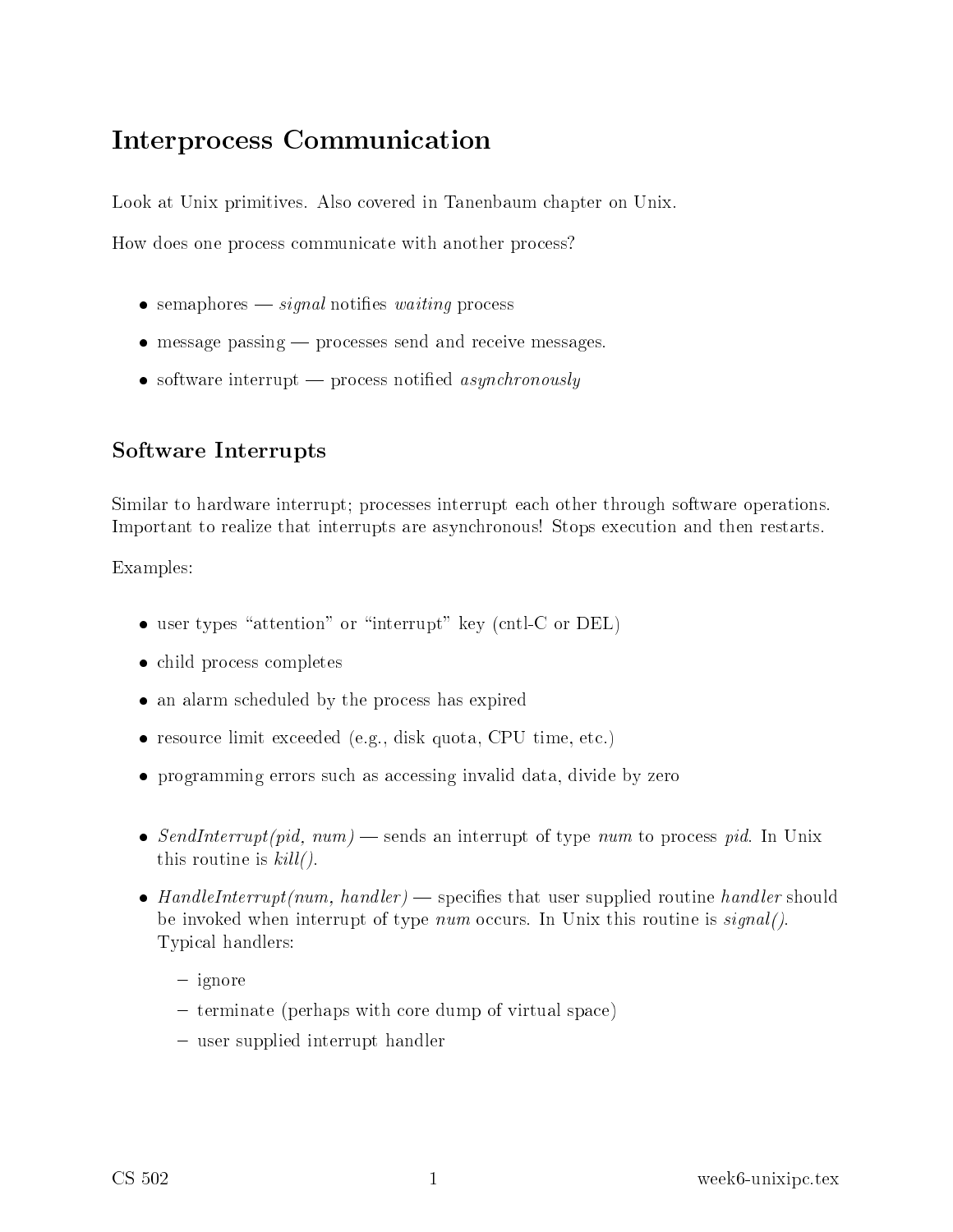```
/* signal.C */
#in
lude <iostream.h>
#in
lude <signal.h>
int n;
main(int arg
, 
har **argv)
\mathcal{F}\simvoid InterruptHandler(int), InitHandler(int);
    n = 0;
    signal(SIGINT, InterruptHandler); /* signal 2 */
    signal(SIGHUP, InitHandler); /* signal 1 */
    while (1) {
         n++;
         sleep(1);
    }
\mathcal{L}}
void InterruptHandler(int signum)
{
    cout \lt\lt "Received " \lt\lt signum \lt\lt ", value of n is " \lt\lt n \lt\lt '\n';
    exit(0);}
void InitHandler(int signum)
{
    cout << "Received " << signum << ", resetting the value of n to zero\n";
    n = 0;\mathcal{F}}
```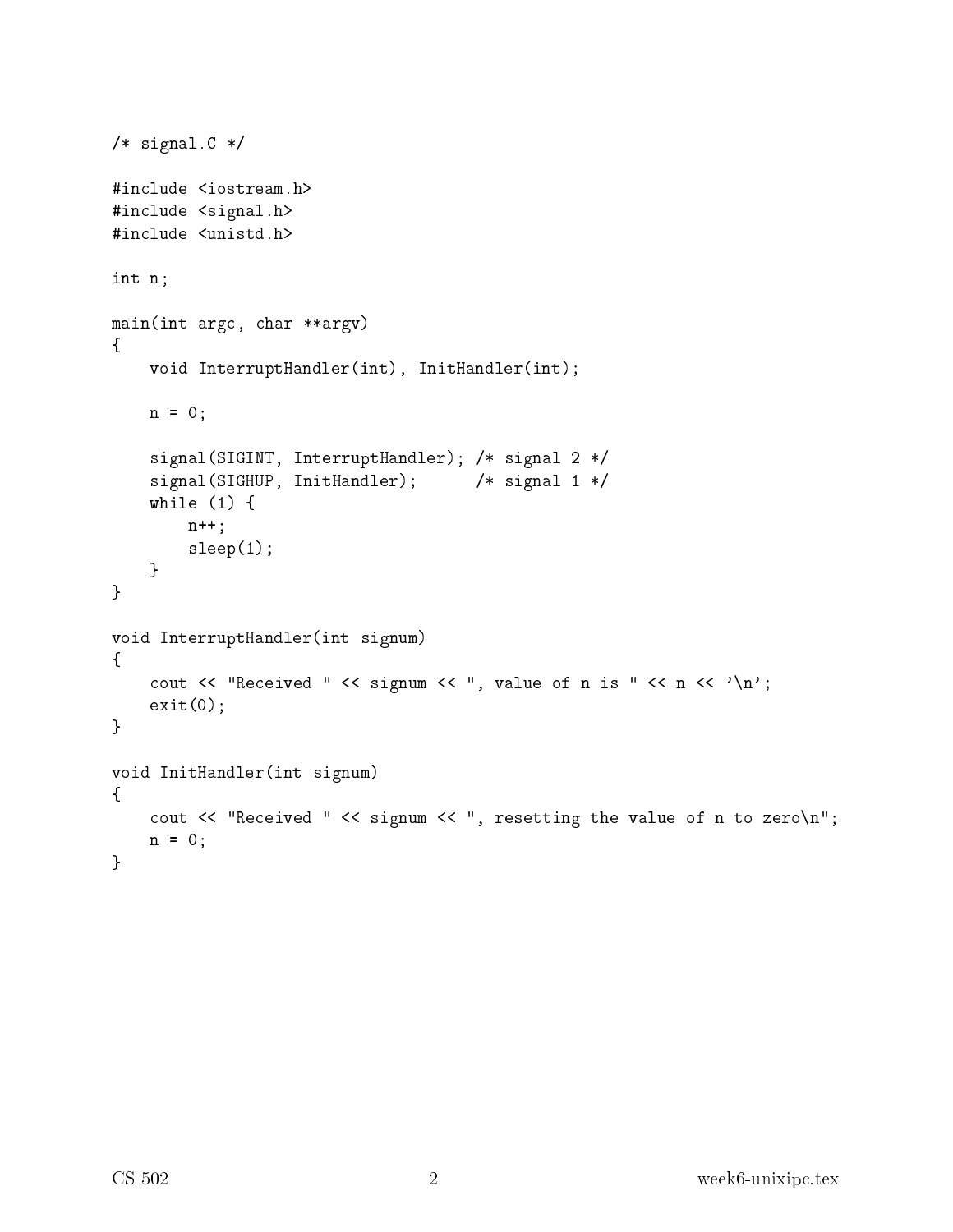| % g++ -o signal signal.C                     |          |
|----------------------------------------------|----------|
| % /signal                                    |          |
| ./signal                                     |          |
| $\hat{C}$<br>(interrupt character)           |          |
| Received 2, value of n is 3                  |          |
| % ./signal &                                 |          |
| $\lceil 1 \rceil$ 32363                      |          |
| $\%$ kill -1 $\%1$                           |          |
| Received 1, resetting the value of n to zero |          |
| % kill -2 %1                                 |          |
| % Received 2, value of n is 16               |          |
| $\lceil 1 \rceil$<br>Done                    | ./signal |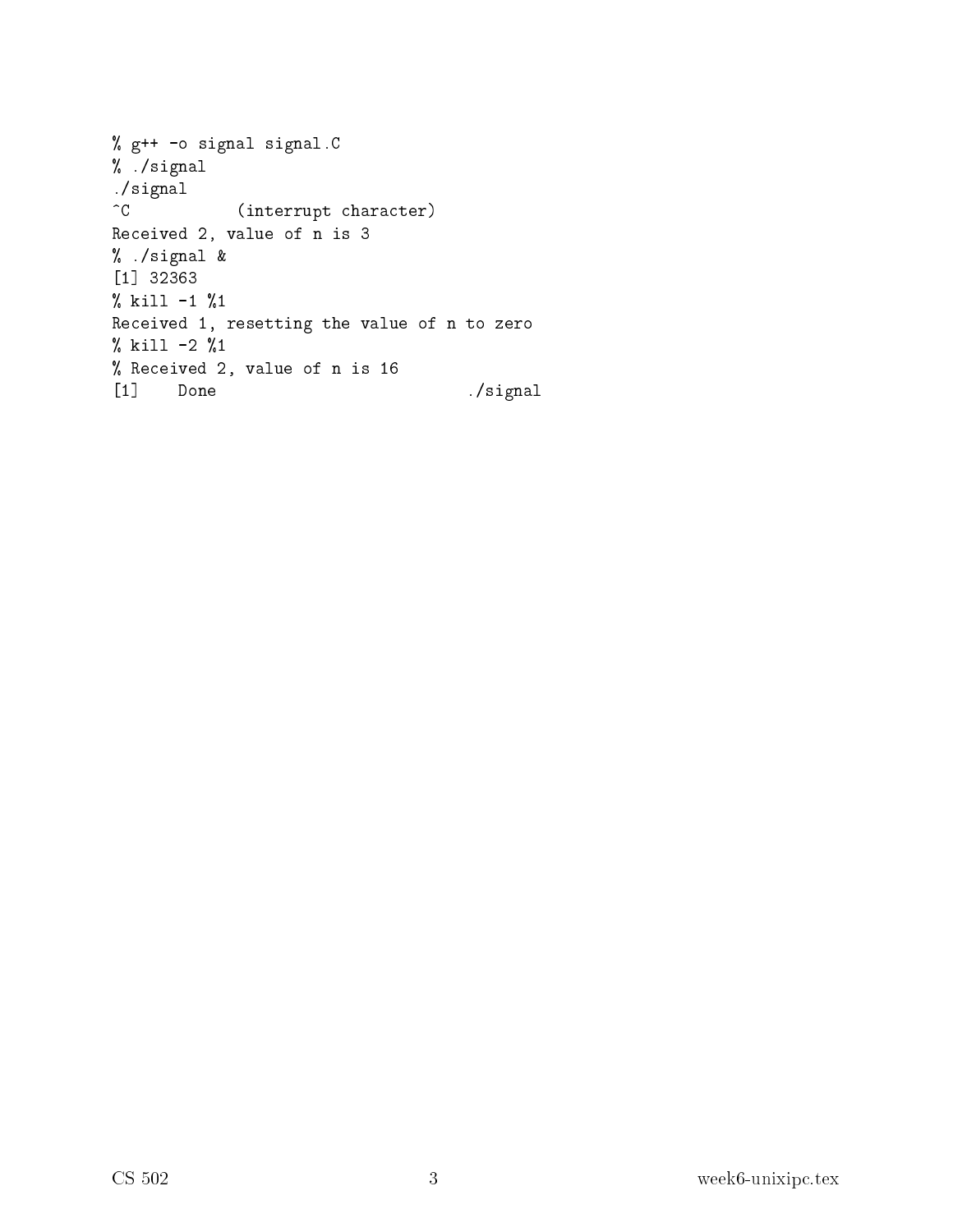## Pipes

In Unix, a *pipe* is a unidirectional, stream communication abstraction. Show a picture!! One process writes to the "write end" of the pipe, and a second process reads from the "read end" of the pipe.

The command interpreter is responsible for setting up a pipe. For instance, upon entering:

% ls | more

the shell would:

- 1. reate a pipe.
- 2. create a process for the ls command, setting stdout to the write side of the pipe.
- 3. reate a pro
ess for the more program, setting stdin to the read side of the pipe.

A pipe consists of (keep using the same picture showing the pipe as a buffer)

- two descriptors, one for reading, one for writing.
- reading from the pipe advances the read pointer
- writing to the pipe advan
es the write pointer
- example of the bounded-buffer problem:
	- $\sim$  operating system buffers data in the pipe (Unix pipe 4096 bytes (4K))
	- operating system blocks reads of empty pipe
	- { operating system blo
	ks writes to full pipe
- pipe data consists of unstructured character *stream*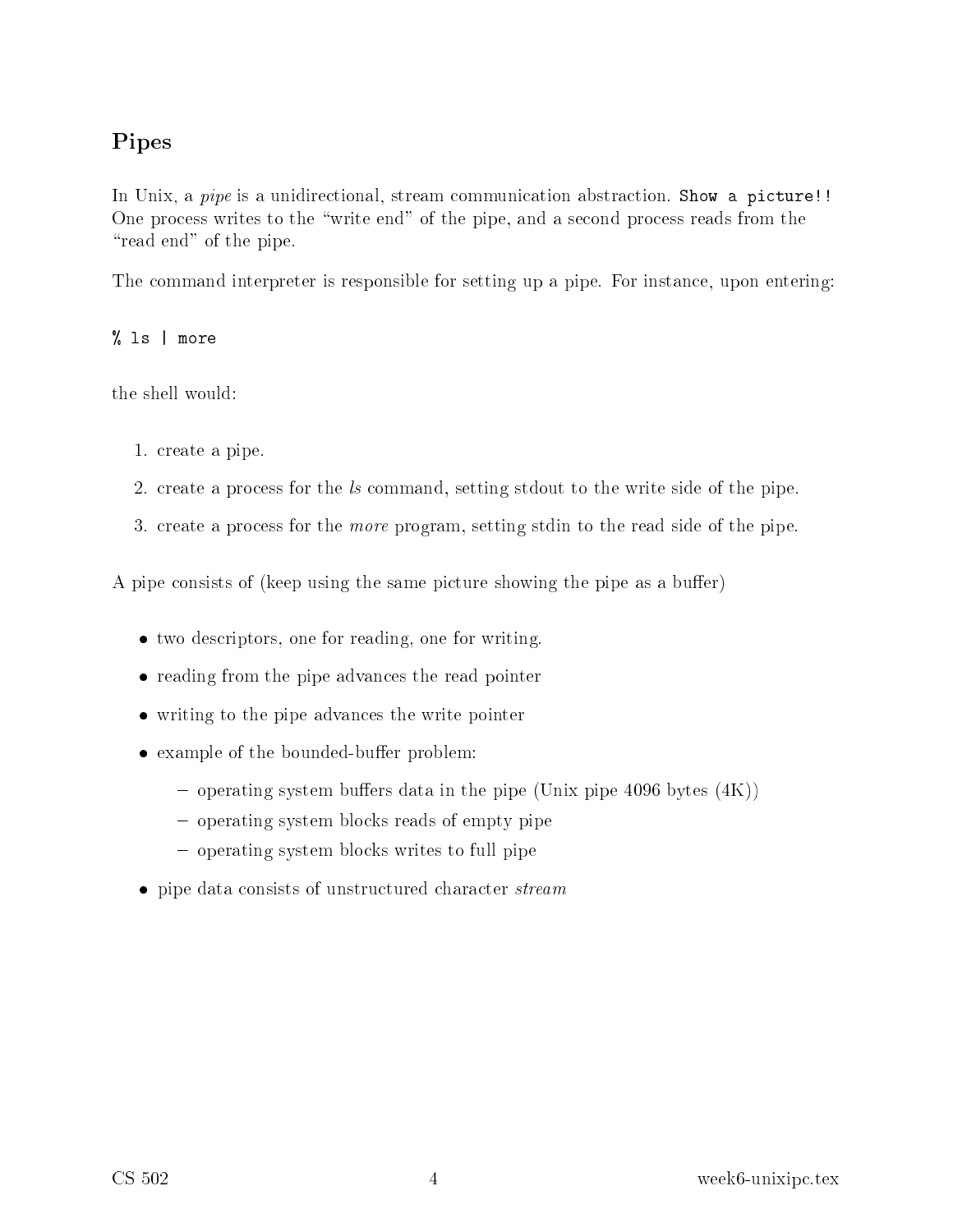Pipes unify input and output. When a process starts up, it *inherits* open file descriptors from its parent.

- $\bullet$  by convention, file descriptor 0 is standard input
- file descriptor 1 is standard output
- file descriptor 2 is standard error

Thus, when a process reads from standard input, it doesn't know (or care!) whether it is reading from a file or from another process.

Likewise, output written to standard output might go to a terminal, a file, or another pro
ess.

System alls:

- $\bullet$  count = read(fd, buffer, nbytes) reads from a file descriptor, scanf/cin built on top of.
- $\bullet$  count = write (fd, buffer, nbytes) writes to a file descriptor, printf/cout built on top of.
- error = pipe(rgfd) creates a pipe. *rgfd* is an array of two file descriptors. Read from rgfd $[0]$ , write to rgfd $[1]$ .